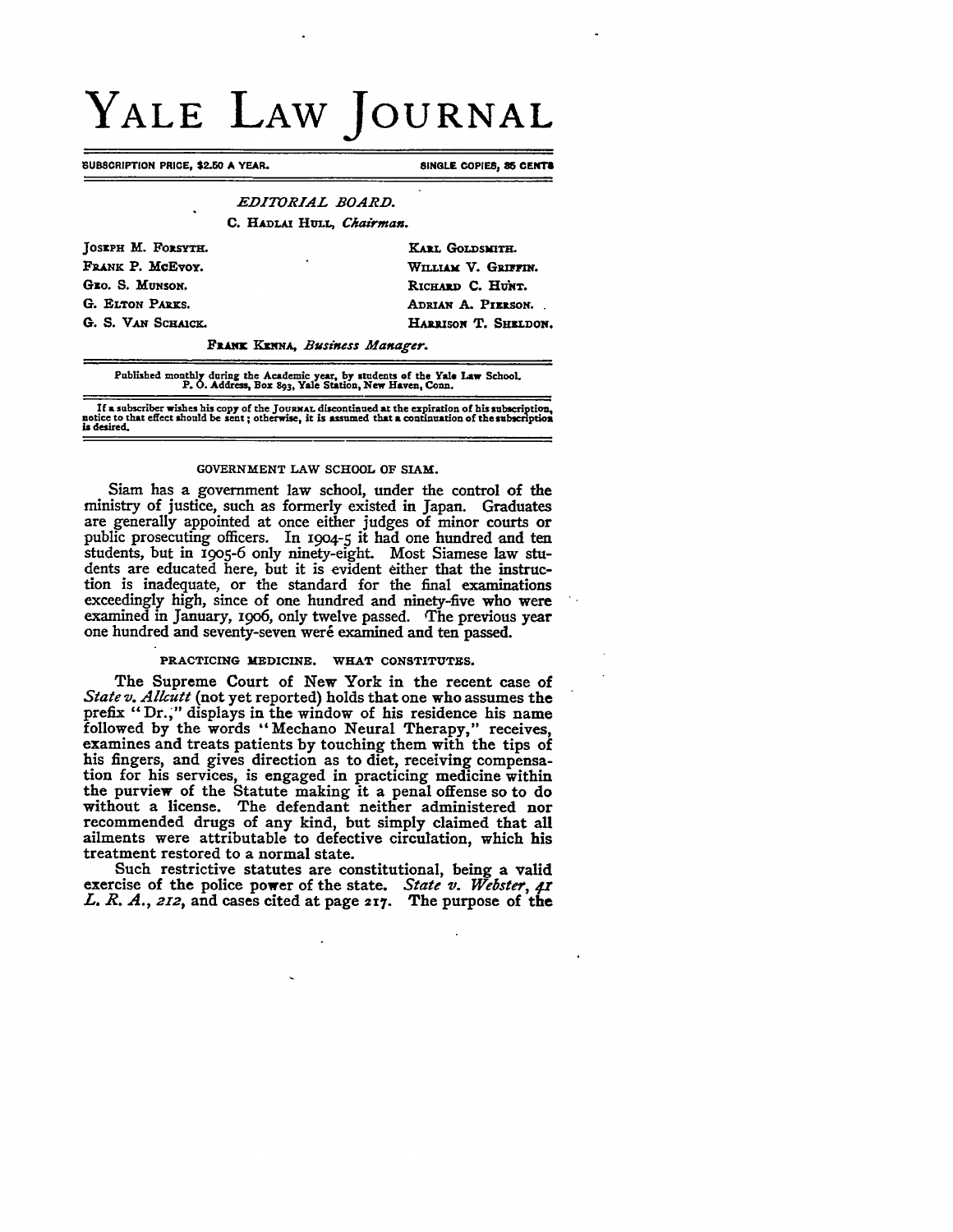legislation is to protect an unwary public from the evils of charlatanism and empiricism, ignorance and quackery; and in this day and age there can be no denying the fact that it is of the most salutary description. People are continually ready to be<br>most salutary description. People are continually ready to prev imposed upon, and there are countless persons ready to prey upon their credulity.

The statutes on this subject vary greatly, and therefore the same state of facts will, in different states, call for different results. It is quite generally the case that the legislative body results. It is quite generally allow the medicine within the<br>has defined what constitutes practicing medicine within the provisions of the act, but in the absence of such, a much greater latitude is accorded to the courts, and the question is necessarily involved of whether the phrase is used with its common general meaning or a technical sense. On this the courts are variant. *Bragg v. State,* **134 Ala. 165.** If the former, then its scope is much more restricted. But it is safe to assert that in no court does the rule still obtain that the administration of drugs is the *sine qua non* of practicing medicine. It is a progressive science, and as such, views as to treatment are now recognized that a century ago would not only have been discountenanced but ridiculed, and *vice versa.* So the courts neither attempt to nor can they lay down any hard and fast rule on the subject. *People v. Phippin, 7o* Mich. **6.**

The main case by clear inference adopts the view that a diagnosis is an essential and integral part. This is to be regreted, as it opens the door to many an impostor and quack. Magnetic healers, *(Parks v. State,* **159** Ind. **2!i);** cancer doctors, *(lusser v. Chase,* **29** Ohio St., **577);** opthalmologists, *(State v. Yegge, 103* N. W. **17** S. **D.);** one who engages to cure alcoholism, *(Springer v. Dist. of Col.,* **23** App. D. C., **59),** or **the** opium habit, *(Benham v. State,* **ii6** Ind. **112);** an obstetrician, *(State v. Welch*, *z29* **N.** C. 529) have all been held to be within the statute. **A** druggist who applied lotions to a lacerated finger, the other party believing him to be a physician, was held to be practicing medicine under a statute defining it as "to treat, operate on, or prescribe for any physical ailment." *Matthei Wooley,* 69 Ill. App. 654.

It is to be lamented that the lines cannot be drawn mo e closely as to Christian Scientists, as imposition in its worst form is perpetrated under the shield and cloak of religion. They have offices, receive patients, style themselves in many cases "practitioners," and receive compensation for their services. They attempt to cure nearly every disease that flesh is heir to. This is a dual paradox, and it is by reason of it that they are immune from the operation of the ordinary statute. They attempt to cure, and yet they do not claim to do so *per se* but by invoking Divine interposition. They deny all disease, and yet they endeavor as above to alleviate or cure the physical or mental abnormalities that can only be predicated on it. It appears that no such play upon words should relieve the case from its true construction, therefore the Nebraska Court has held it to be the practice of medicine under a usual statutory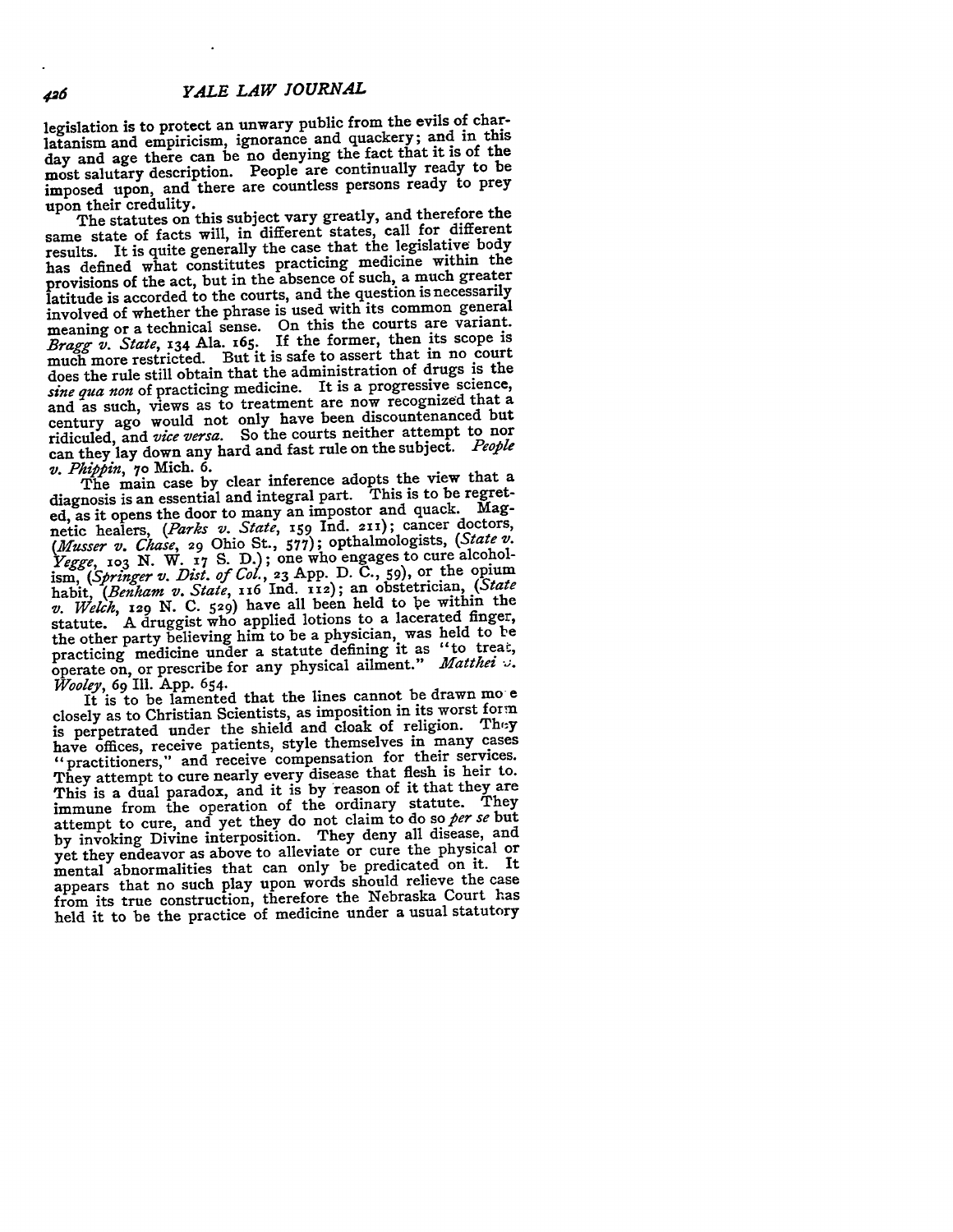definition. *State v. Buswell,* **4o** Neb. **158;** *contra, State v. Mylod,* **2o** R. **I., 632.** More stringent statutes should be passed or a more liberal interpretation given to existing ones. The language used in the New York case justifies the conclusion that no prosecution can be successfully maintained against a Christian Scientist in that state. It is far from the intention to state that every one who entertains the beliefs sanctioned **by** this sect and who follows its teachings should be considered as practicing medicine, but the assertion is made that its exponents, who hold themselves out professionally as engaged in whatever is in reality "the healing art," although that particular nomenclature is repugnant to their tenets, should be considered as within the reason and spirit of the statute.

The point on which there is the widest diversity of opinion is in regard to osteopaths. On either side, a cluster of decisions may be found, but the decided weight of authoritv is to the effect that they are engaged in the practice of medicine. *Jones v. People,* 84 Ill. 453. A knowledge of anatomy, physiology, hygiene, histology and pathology is essential to them, as it is to them as it is to a regular physician, and the only point of distinction is as to therapeutice, and the day has passed when all reliance is placed in drugs. Their value in many cases is indisputable, yet there are diseases in which other forms of treatment are far more efficacious. Consumption is instanced. And yet it would be an anomaly to say that persons engaged in these other modes of treatment were not practicing medicine. The Alabama Court in the case of *Bragg v. State (supra),* in an exceedingly interesting decision, traces the development of the science and demonstrates that in its primary sense it applies to the art of treating or of attempting to cure or alleviate any mental or physical ailment by any means whatever, and in its popular acceptation the term has become materially perverted.

The cases will be found collated and the subject discussed in **<sup>3</sup>**L. R. **A. (N. S.)** 763, note to *O'Neill v. Tennessee;* and *Am. & Eng. Enc. of Law,* 2nd Ed., Vol. **22,** p. 785.

### **PROFESSIONAL CONDUCT--SOLICITING BUSINESS.**

In the case of *Ingersoll et. al. v. Coal Creek Coal Company,* **98** N. W. **178,** the Supreme Court of Tennessee availed itself of an opportunity to denounce as unprofessional a lawyer's active solicitation of business. A mine explosion had occurred, causing great loss of life and many injuries. A young lawyer, Chandler, was one of many attorneys who rushed to the scene of disaster. The Court of Chancery stated that Chandler "entered actively into competition for business, that he boldly and openly saw widows and others whose husbands and next of kin had been killed in the explosion, and sought as other lawyers were doing, to have them entrust the prosecution of suits to his firm, but that it does not appear that he practiced any fraud or deception, or made any false representations to get the cases for his firm." Chandler secured some forty cases which were to be prosecuted on a contingent fee and of this he was to receive a portion from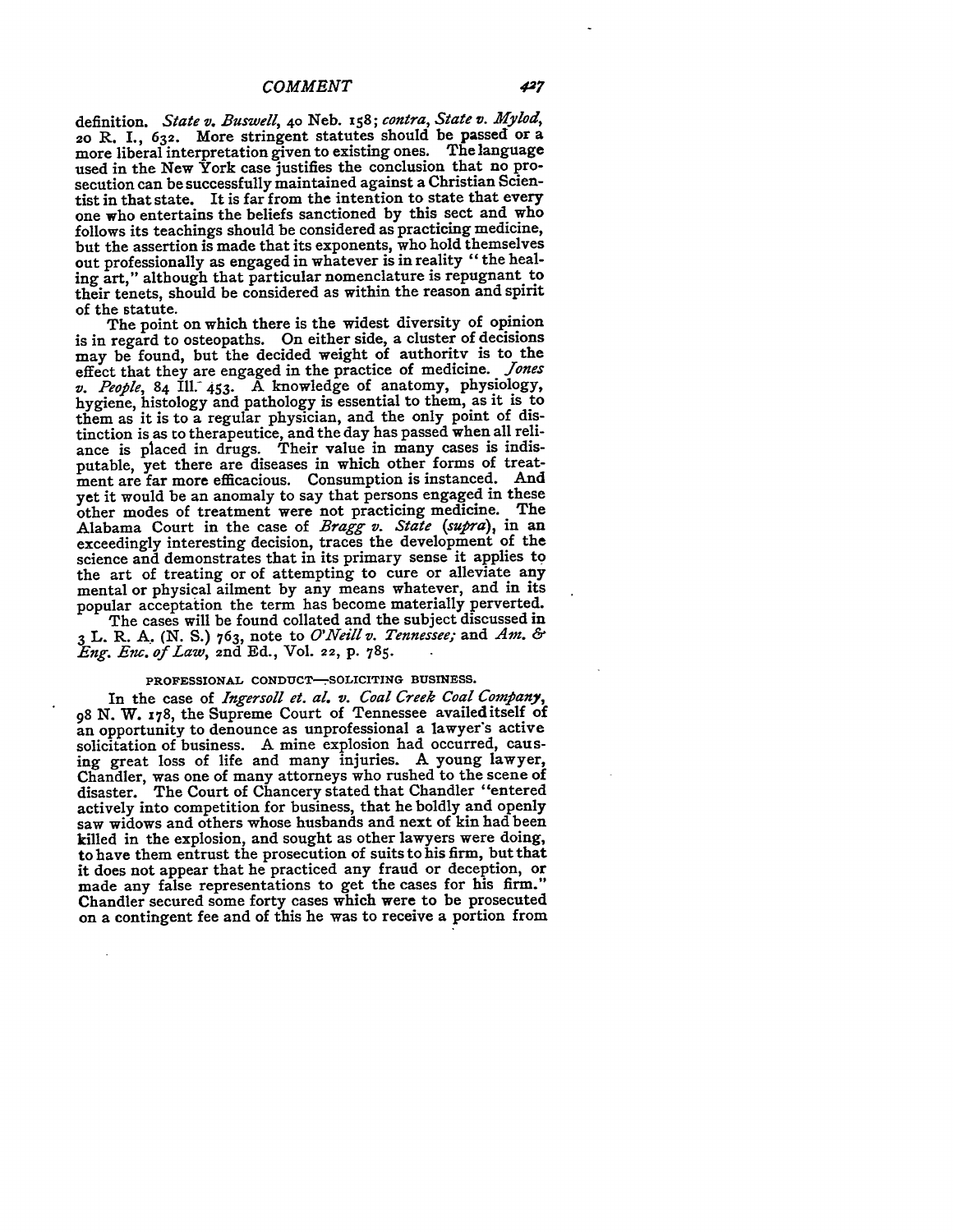Ingersoll and Peyton, the law firm for whom the cases were solicited. This firm prepared and filed declarations in all the cases and prepared to try them. The Coal Company, through their general counsel, employed other counsel or agents and negotiated settlements, ignoring Ingersoll **&** Peyton, the complainants in this case, the attorneys of record in the damage suits. It was conceded that the plaintiffs had the right to recover for their services unless they were precluded from recovery **by** unprofessional conduct. The court said:

"We are of opinion that, under the facts disclosed **by** the finding of the Court of Chancery Appeals, complainants are not entitled to recover, because these facts show acts of impropriety inconsistent with the character of the profession and incompatible with the faithful discharge of its duties. We cannot agree to several propositions advanced **by** complainants. We cannot agree that in these latter years a spirit of commercialism has lowered the standard of the legal profession. We cannot agree that the practice of law has become a "business" instead of a "profession," and that it is now allowable to resort to the practices and devices of business men to bring in business **by** personal solicitation, under the facts shown in this case. As to how far an attorney may go in soliciting business, or whether he may solicit at all, we are not called upon to decide; but when such a case is presented, as is disclosed in this record, of attorneys rushing to the scene of disaster in hot haste, and competing with each other in soliciting the bereaved ones to allow them to sue for their losses, we feel that we are called upon to say in no uncertain terms that such conduct is an act of impropriety and inconsistent with the character of the profession. We cannot, we dare not, lower the standard of the legal profession to that of a mere business, in which fleetness of foot, or the celerity of the automobile, determines who shall be employed. The miserable victims of the disaster are dazed **by** the terrible bereavement. They are in no condition to consider their rights to damages. In their extremity, they **fly** to any one promising relief, when, if left to time and more mature consideration, they would be enabled to make, perhaps, a better choice. In addition, it is unbecoming a member of the profession, and a public scandal, and when he bases his right to recover fees upon such improper conduct, and lowering the character of the profession and the court, it is no excuse that other attorneys do the same; but this is rather a reason why this court should act promptly and decidedly, in order that an end may be put to the practice. It is no excuse that corporations which have caused such disasters have been alert to send their agents and representatives to the scene with a view of forestalling<br>suits and making favorable compromises. This court has never suits and making favorable compromises. failed to condemn this practice in the strongest terms; and, whenever a case has come before it which in any way smacked of fraud or undue advantage arising out of such conduct, this court has not been slow to disregard or set aside improper or hard settlements. But such agents of corporations are not, as a rule,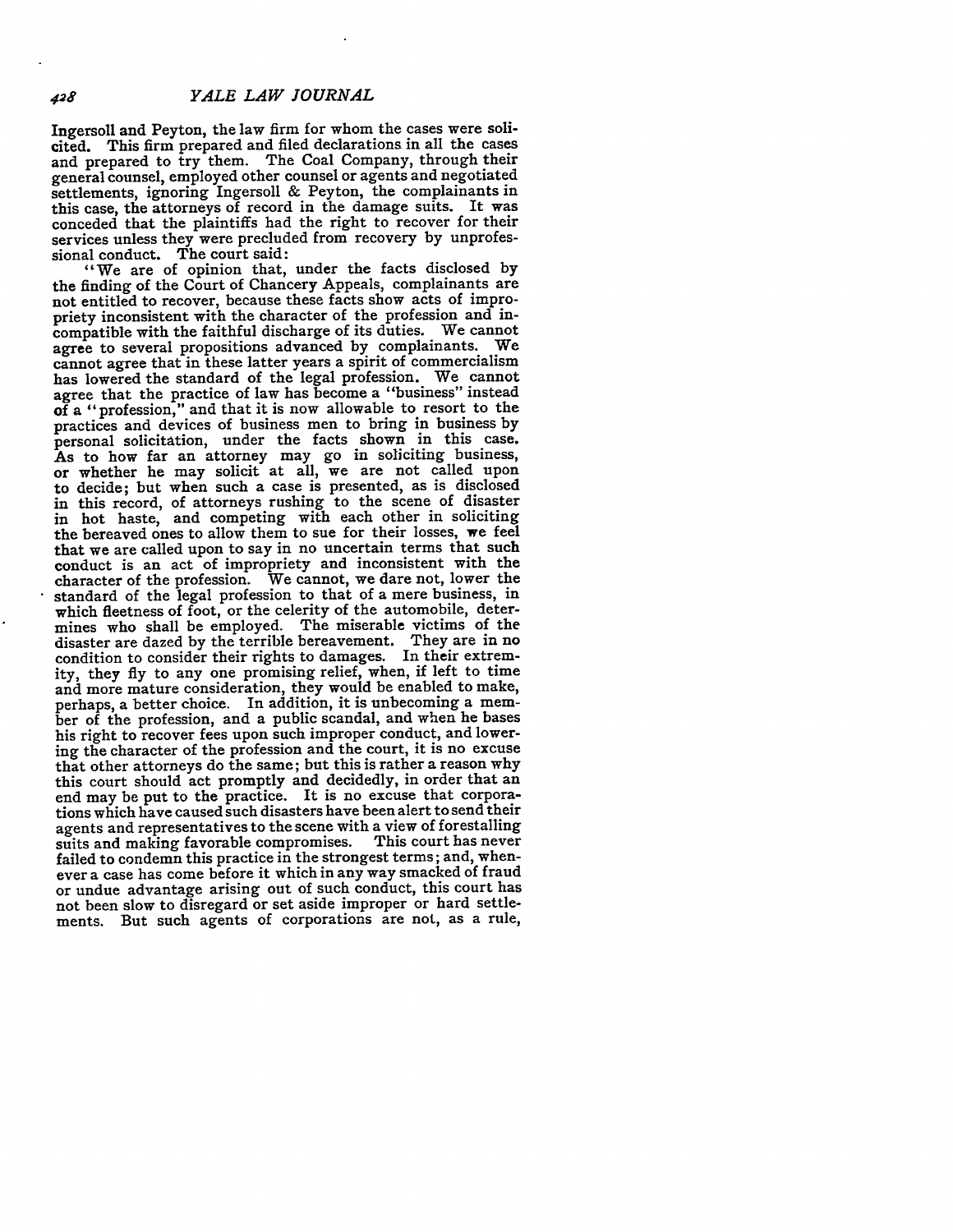officers of the court, nor do they occupy that high status which the law places the attorney upon; and we think that we can safely say that if any attorney should make such settlement, under such circumstances, this court would not hesitate to disbar him. It is said that there is no precedent for refusing fees because of such conduct. If this be so, we are admonished by the record in this case that it is high time that such a precedent be set, and in such terms as may not be mistaken or misunderstood."

This particular phase of professional conduct does not seem to have been before presented for judicial consideration. that extent the present case is peculiar. Text writers and cases in dealing with professional conduct are concerned chiefly with grounds for disbarment. **They** thus treat particularly aggravated cases of fraud and instances of gross misconduct. Soliciting business **by** a professional man is nearest akin to advertising. Both the legal profession and the medical profession in their respective associations have discussed and condemned such practices as opposed to public welfare and not in line with the highest professional ideals. An eminent jurist has said, "The world relies on the lawyer to tell what the conduct of one man should be to others." On account of such an influential position in a community it is important that the honor and dignity of the profession should be maintained and that a professional pride should prompt all lawyers to hold aloof from common commercialism that cannot but lower the dignity of the bar. As a lawyer is an officer of the court, so the judge of the court has discretionary powers in the punishment- of unprofessional conduct. Chief Justice Taney, in Ex Parte Secombe **(i9** How. **9)** speaking of the court's power to disbar, said, "The power, however, is not an arbitrary and despotic one, to be exercised at the pleasure of the Court, or from passion, prejudice or personal hostility, but it is the duty of the Court to exercise and 'regulate it **by** sound and just judicial discretion, whereby the rights and independence of the bar may be as scrupulously guarded and maintained by the Courts as the rights and dignity of the Court itself." The Supreme Court of Tennessee in the present case has most strongly asserted this power of the judiciary to discipline lawyers not only in disbarable misconduct, but requires of them as officers of the court a liability for unprofessional acts not reached by statute or the letter of the law.

Many states guard against solicitation of legal business in some of its forms by statute. In Langdon v. Conlin, **67** Neb. **243;** Alpers v. Hunt, **86** Cal. **78,** a contract by an attorney to pay a layman one-third of his fee if layman procures the employment of the attorney by a litigant, is contrary to public policy. The court says, "Such practice would tend to increase the amounts demanded for professional services. In such a case an attorney would be induced to demand a larger sum for his services, as he would have to divide such sum with a third person."

It is important that the legal profession be respected by people of all classes. The decision in *Ingersoll v. Coal Creek Coal*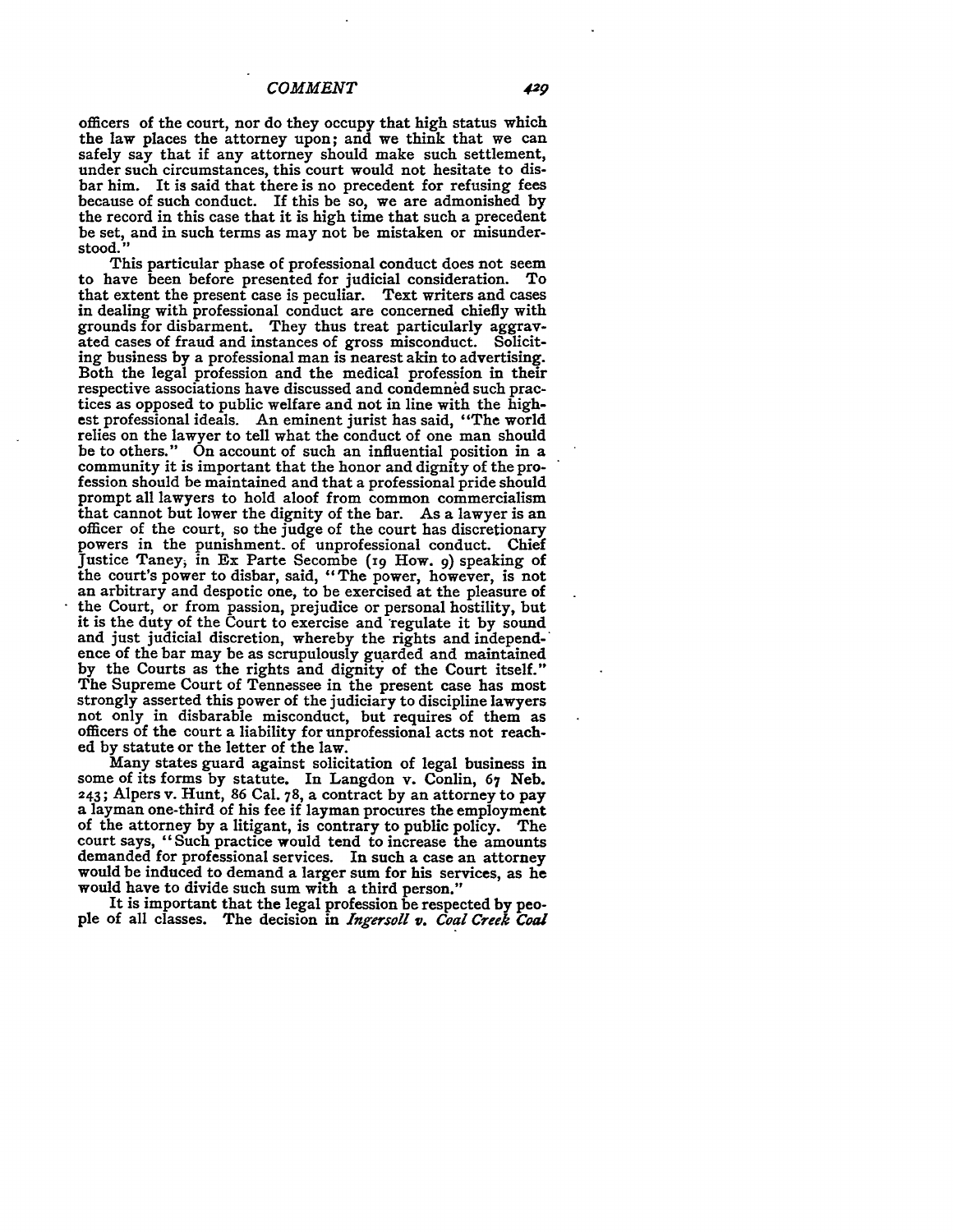*Company* will have a tendency to bring about this result **by** its condemnation of a practice which has become prevalent in certain localities.

#### **FUGITIVE FROM JUSTICE.**

The decision of the Supreme Court of the United States in the recent case of *Appleyard v. Massachusetts,* handed down December 3, **1906,** is of interest not because the result reached was novel or unexpected but for reason of the fact that it is a final and complete adjudication of a matter on which the position assumed, while supported **by** the decided weight of authority, was yet the subject of some contrariety of opinion. It embodies a construction of the term "fugitive from justice," as found in the act of Congress respecting interstate extradition, and sanctions the proposition that the *actual intent* of the alleged offender, in leaving the jurisdiction where the crime was committed, is not material to a determination of his *status.*

The case of *Pettibone v. Nichols,* was passed upon immediately preceding by the same court. (See Comment XVI, YALE LAW **JOURNAL** 347). While cognate to the present case in many particulars, the principle announced is distinctively different; it there being held that a circuit court of the United States, when asked upon *habeas corpus,* to discharge a person held in actual custody **by** a state for trial in one of its courts under an indictment charging an offense against its its laws, cannot properly take into consideration the methods whereby that custody was obtained.

The decision in *Appleyard v. Massachusetts* is a confirmation of the *dictum* in *Roberts v. Reilly,* where it was said, "To be a fugitive from justice, in the sense of the act of Congress regulating the subject under consideration, it is not necessary that the party charged should have left the state in which the crime is alleged to have been committed, after an indictment found, or for the purpose of avoiding a prosecution anticipated or begun, but simply that having committed within a state that which **by** its laws constitutes a crime, when he is sought to be subjected to its criminal process to answer for his offense, he has left its jurisdiction and is found within the territory of another." **i16 U.** S. 8o. This *obiter dictum* had been followed by several decisions in state courts. *State v. Richter,* 37 Minn. 438; *Hibler v. State,* 43 Tex. **197, 2ox;** and others cited in principal cases. In the Minnesota case the statement is made, "the important thing is not their purpose in leaving, but the fact that they had left, and hence were beyond the reach of the process of the state where the crime was committed," and again, "the simple fact that they are not within the state to answer its criminal process, when required, renders them, in legal intendment, fugitives from justice, regardless of their purpose in leaving." These cases represent the weight of authority, both logically and numerically.

As opposed to the prevailing view may be cited *Degant v. Mfichael,* 2 Ind. 396 and *United States v. O'Brian,* 3 Dillon **381.** In the latter there was under consideration a state statute to

**430 .**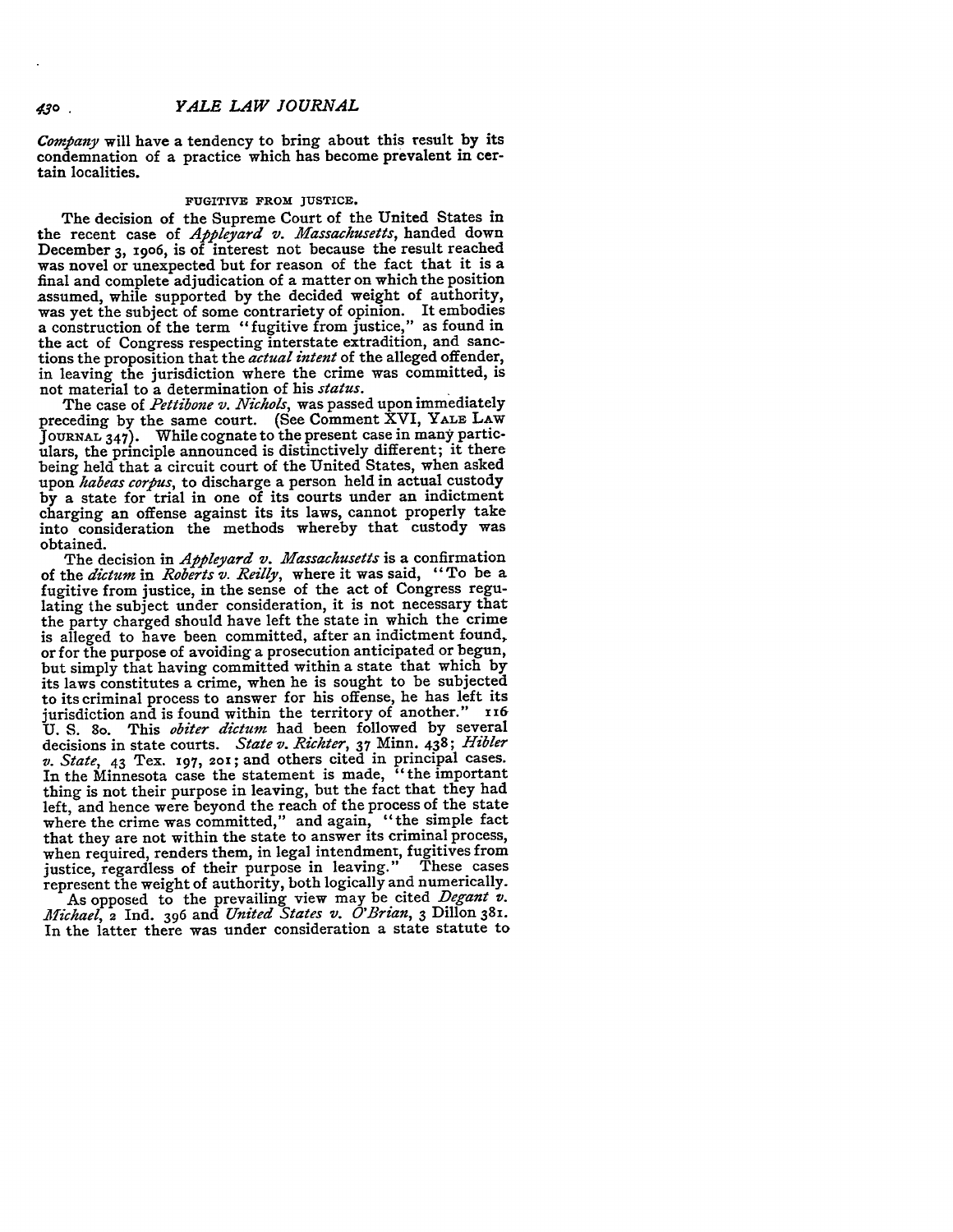the effect that no indictment should be found unless within two years from the commission of the alleged offense, followed **by** a proviso that the bar or limitation should not extend to one fleeing from justice. The Court says, "it is necessary **..............** to determine the motives of the defendant in leaving the state" and further on, (referring to fleeing from justice), "it means to leave one's home, or residence, or known place of abode, with intent to avoid detection or punishment for some public offense against the United States." In Massachusetts also there seemed at one time a tendency to so construe the phrase as to require a consciousness of guilt in certain classes of cases. *OP. Atty. Gen. iu Vinal case.* (1890.) In *ex parte Tod*, **12 S. D.** 386, an unusual state of facts existed and a peculiar modification was imposed on the general rule. There the petitioner in *habeas corpus* had There the petitioner in *habeas corpus* had defrauded his employers. Subsequently he departed from the state at the request and direction of his employers and on their' business. When sought to be extradited, it was held that he was not a fugitive from justice, and the following is quoted from the decision: "While it may not be necessary, to make a person a fugitive from justice, that he should leave the state where the offense is alleged to have been committed, with the intention, or for the purpose of, avoiding a prosecution, still we think it must appear that he left the state without the knowledge or consent, actual or implied, of the parties alleged to have been defrauded."

It is almost universally conceded that the party sought to be extradited must have been actually, physically present in the demanding state at the time of the occurrence of the alleged<br>offense. A constructive presence will not be sufficient. It offense. A constructive presence will not be sufficient. would indeed be a distortion of language not to be countenanced, to say that a person who had never set foot in a state, had fled from it. Accordingly, it was held that where a dealer in horses, residing in Chicago, had through the mails, effected a sale to a resident of Tennessee by means of false pretences, he could not be extradited from Illinois, never having been corporeally present in Tennessee. *Tennessee v. Jackson,* 36 Fed. **258.** So also where the alleged criminal is only constructively present in a state at the time of the commission of a crime, he cannot be considered a fugitive from justice, although it be, that subsequent to said time, he has actually been in the state in which the crime was committed and which is now seeking his extradition. People  $v$ . committed and which is now seeking his extradition. *Hyatt,* **172** N. Y. **176.**

The doctrine enunciated **by** the Supreme Court must appeal to every one as a most sound one. If the *animus* of the individual was the controlling factor, if his secret thoughts and motives had to be inquired into to ascertain whether or no he was a fugitive, it would to all intents and purposes emasculate the act of Congress on the subject. The subjective test must be repudiated as too vague, shadowy and uncertain for practical purposes. While the opinion does not expressly mention these objections, yet it is to be plainly inferred from the whole current of authority on the subject, that the matter was considered **by** the court in arriving at its conclusion.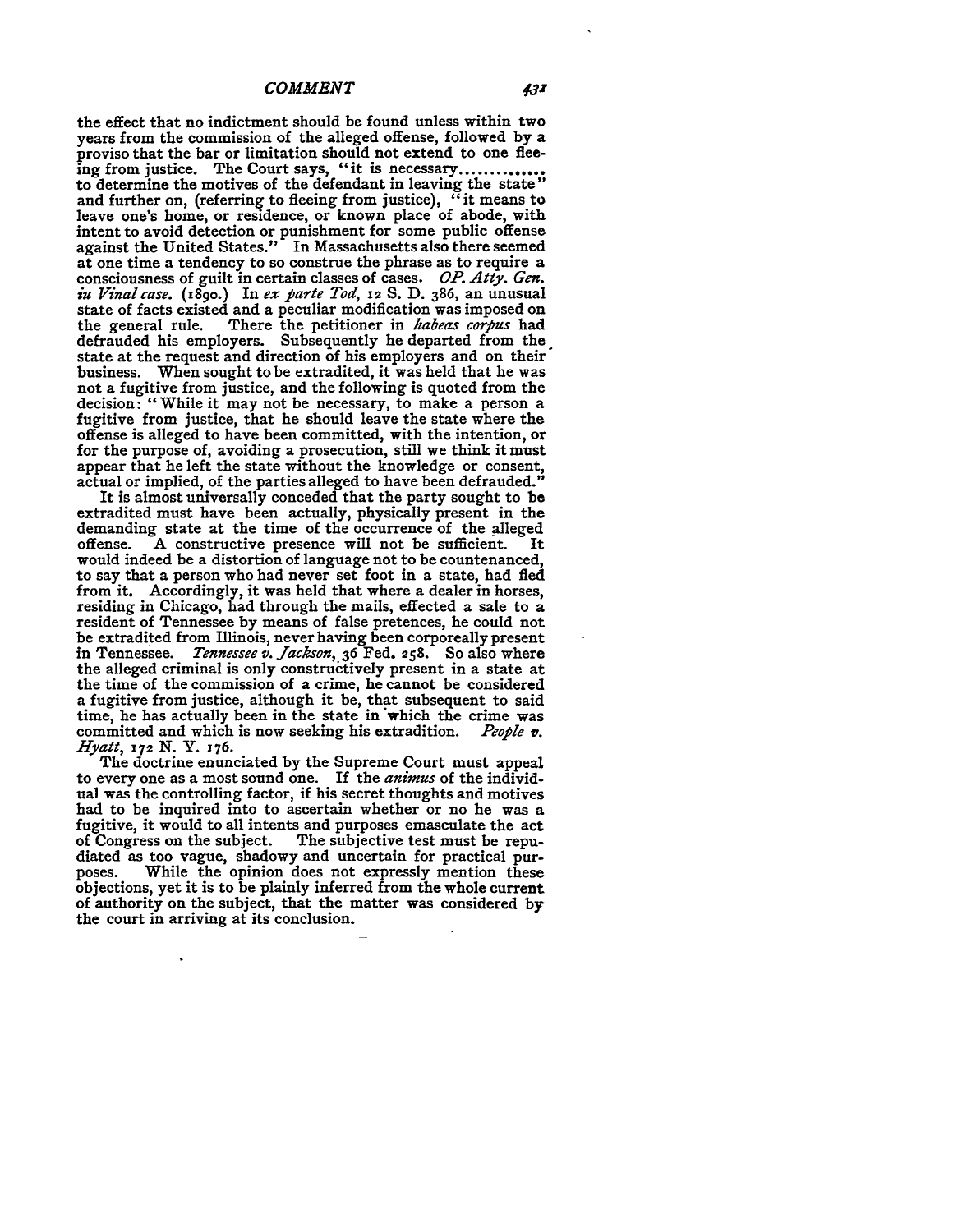#### **DYING DECLARATIONS.**

The limitations on the admissibility of dying declarations are shown in the case of *State v. Thompson,* decided **by** the Supreme Court of Oregon and reported **88** Pac. 583. The accused was convicted of murder in the second degree and appealed from an alleged erroneous ruling of the court in admitting the dying declaration of his victim. The decedent was told by his physician<br>Proposed on the physician that he had only a few moments to live. Preparatory to making the statements introduced in evidence, the decedent was asked what expectation of recovery he had, and he replied that he didn't know. The court held these statements were admissible as dying declarations.

The admissibility of dying declarations has been long recognized, but the law regarding them has not always been the<br>same. Some of the very earliest cases show that such evidence Some of the very earliest cases show that such evidence might be admitted in civil suits, as when in an action on a deed, the dying declaration of a witness to its execution was admitted. *Wright v. Litlet*, 3 Burr. **1255.** But in an action of ejectment reported in 17 St. Tr: 116, (1743) a distinction between the admissibility of such evidence in criminal and civil actions was pointed out and the necessity for admitting dying declarations in the latter was shown not to exist.

The modem doctrine regarding the admission of dying declarations insists upon the presence of well-defined circumstances<br>at the time of the making of the declarations. They are only at the time of the making of the declarations. admissible in trials for homicide, *State v. Barker,* **28,** Oh. St. 583; the death for which the accused is on trial must be that of the declarant. *Railing v. Com.,* **11o** Pa. xo3; the subject of the declarations must be the circumstances connected with the death for which the prosecution was instituted. *People v. Wong Chuey*, 117 Cal 624. It is only where these facts exist that statements It is only where these facts exist that statements of a dying declarant are admissible, and further, there must appear, preliminary to entertaining this evidence the fact that the declarant was in fear of impending death. *Mattax v. U. S., <sup>146</sup>* U. **S.; 140.** Whether or not all these conditions are present must be decided by the court and then the evidence must be admitted or excluded accordingly.

That such declarations are only admissible in prosecutions for homicide is now well settled. This exception to the hearsay rule was originally made on the ground of necessity and it is only in criminal cases similar to the above that such necessity is now conceded to exist. It was said by Judge Ogden in *Donnelly v. State,* 26 N. J. L.; 617; "Such declarations are received as evidence from necessity, for furnishing the testimony which in cer-<br>dence from necessity, for furnishing the usual span from economy tain cases is essential to prevent the manslayer from escaping punishment."

Another limitation recognized by the present doctrine is that the prosecution in which such evidence is to be admitted must have been instituted for the death of the person making the statements. Such dying declarations being admitted because of necessity in the case of secret murders, it is plain that the above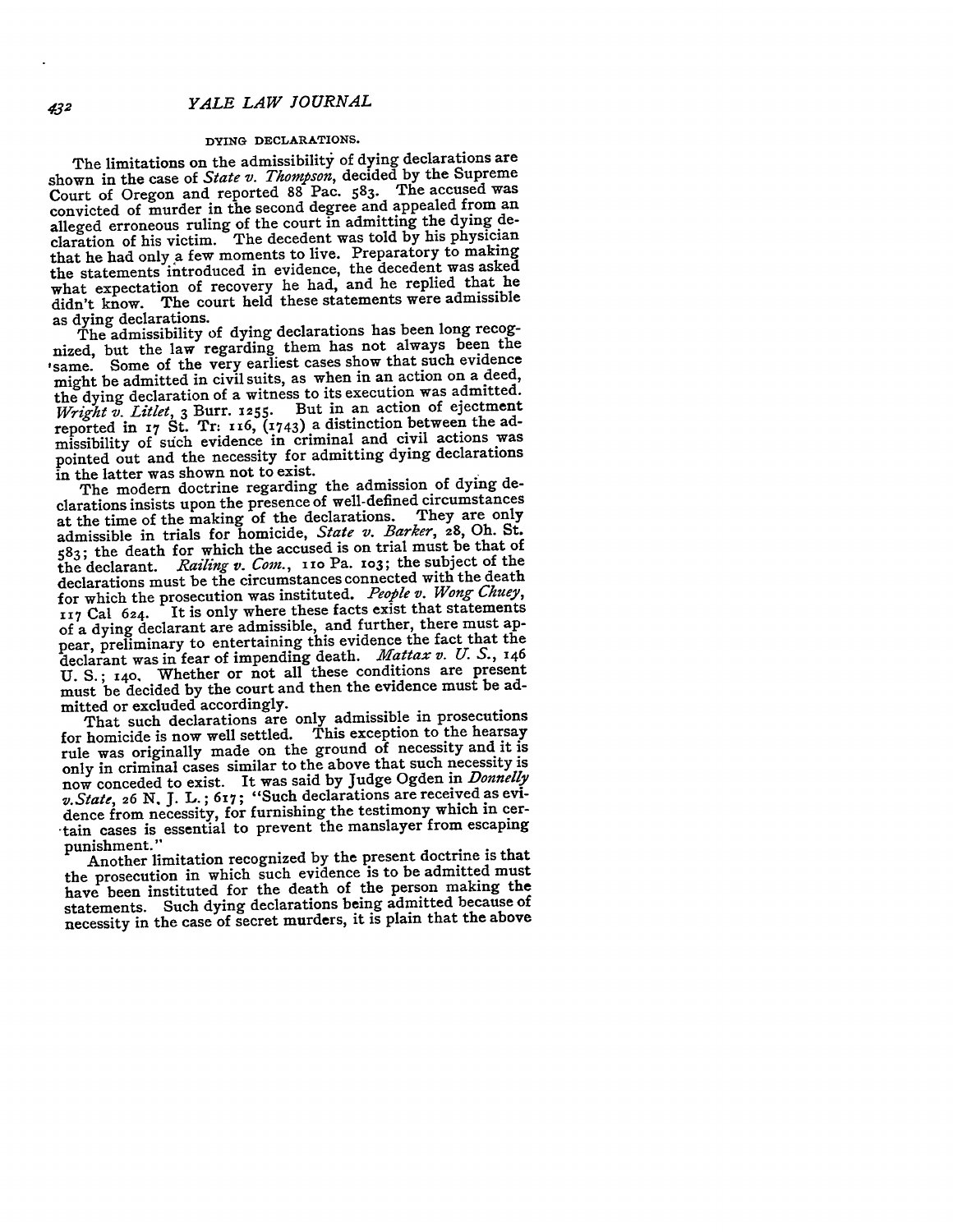rule results naturally. *State v. Bohan, x5* Kan. **418.** Again the declaration sought to be introduced must concern the facts leading up to or causing or attending the injurious act in question. This rule excludes any narration that the declarant may attempt to state as to previous relations with the accused. His declarations are only admissible in so far as they explain the occurrence or **fix** the liability on some person. In *People v. Smith,* **172** N. Y., **242,** the court in discussing the dying declarations introduced in that case, speaks of such declarations as admissible as part of the *res gestae.* It does not seem essential to the dying declarations now under discussion that they should be part of the *res gestae.* Statements of this nature to be admissible should undoubtedly explain the nature of the assault, but that they should accompany the act so closely as to be part of it would not seem to be an essential characteristic of this kind of evidence. Words which accompany and explain an act are admissible where the principal fact is admissible and no limitations are placed on them as is done in the case of dying declarations.

Another very important qualification to be noticed in this connection is that the declarant must have made the statements sought to be introduced with a realization and belief that death was inevitable. This qualification must be present, but it is not necessary that the person should really die soon after the making of the statements. *Com. v. Cooper, 5* Allen 495. A declarant under these circumstances is as likely to tell the truth as if he were under the sanction of an oath. In fact, the fear of death supplies the office of the oath. *Tracv v. People,* **97** Ill. io6. The declarant must believe that dissolution will soon result, in order that full faith should be given his words. *State v. Welsor,* **<sup>117</sup>** Mo. 57o. The trial court determines whether or not such fear exists in the mind of the declarant from all the circumstances of the case. *State v Cronin,* 64 Conn. **293.**

A few courts manifest a tendency to apply these rules very narrowly. Especially in determining whether or not the declarant fear a speedy dissolution, have they been very particular and fine distinctions drawn which do not meet the approval of many of the students of evidence. Undoubtedly in many jurisdictions, the fact that the declarant, as in the principal case, said that he didn't know what his chances for recovery were, would be enough to exclude the evidence as not being made in fear of impending death, and it would seem that a strict application of these rules was wise, as the accused if deprived of many well recognized privileges by the admission of these statements under any conditions.

**FEDERAL PRACTICE-WAIVER OF JURISDICTION-RECOUPMENT.**

The United States Supreme Court, in the recent decision in *Merchant's Heat & Light Company v. I. B. Clow & Sons,* 204 **U. S. 286,** adds an important contribution to the law of pleading and practice in the Federal Courts.

The suit was brought in the United States Circuit Court for the Northern District of Illinois and was based on a breach of contract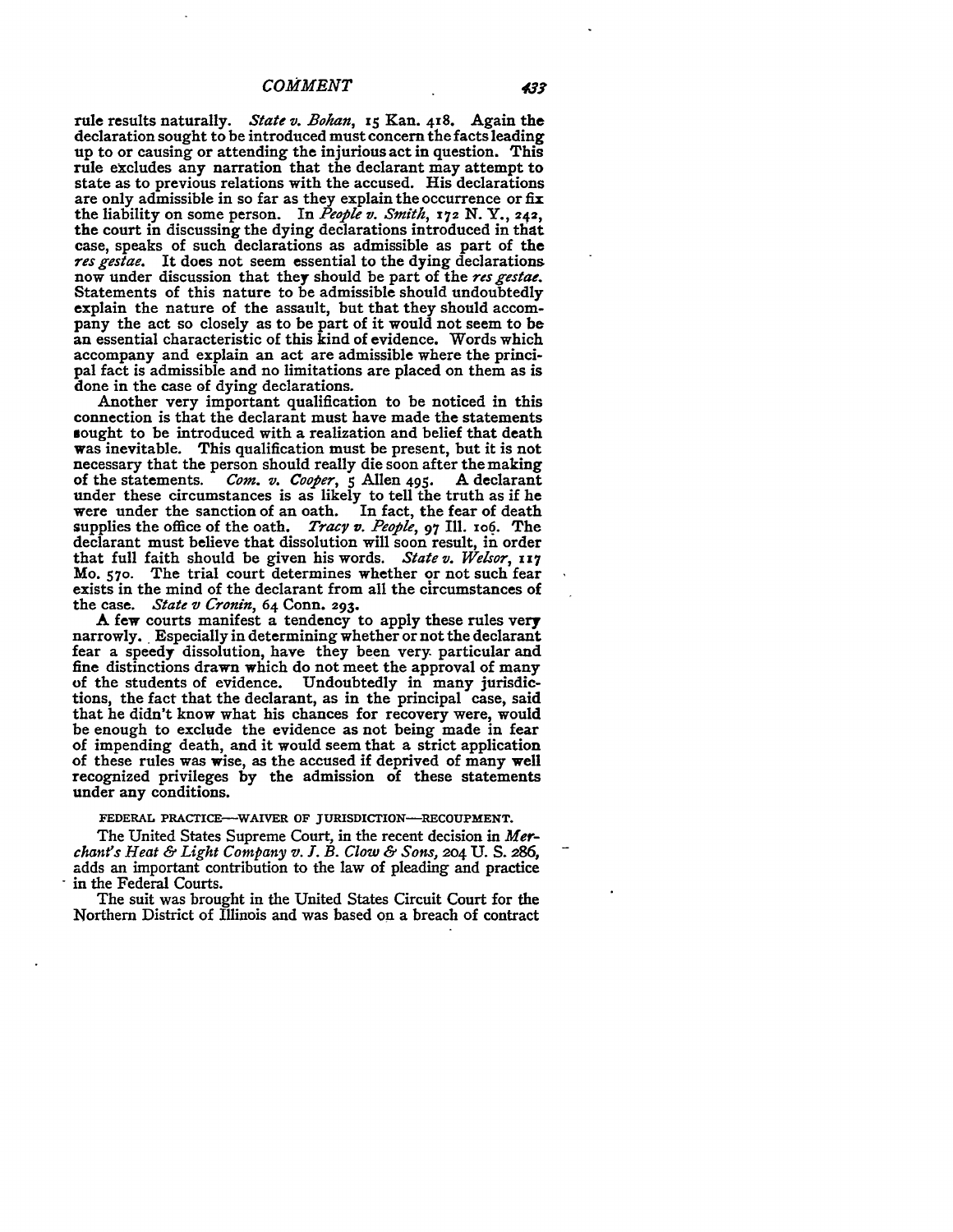entered into between plaintiff, an Illinois corporation, and defendant, a foreign corporation, of the State of Indiana. Service was had on an independent contractor in the employ of defendant, as superintendent of construction of defendant's plant in Indiana, but, at the time of service, in Illinois for the purpose of purchasing material **for** the said plant.

After the suit was begun, a motion to quash the return of service, on the ground that service was not such as to give the court jurisdiction, was made, and overruled, and thereupon the defendants, after excepting, appeared, as ordered, and pleaded the general issue and also asked a recoupment of damages under the same contract, and overcharges, in excess of the amount ultimately found due to the plaintiff.

.Because not necessary to the decision of the case, the court did not consider whether or not defendant corporation was doing business in the State of Illinois, within the meaning of the Illinois statute, and consequently whether properly served, this question, so the court held, being concluded **by** the submission to jurisdiction which was disclosed **by** the pleadings. However, as the correctness of its holding may be questioned, in view of the fact that there is some doubt as to whether the defendant did actually submit to the jurisdiction absolutely, it is well to determine whether the service was good *ab initio.*

In order to authorize service upon an agent of a foreign corporation found within the state, such agent must be there doing business for his corporation. *Lumberman Insurance Company v. Meyor, 197* **U. S. 407.** But every transaction in the state in the way of business will not authorize service; the business done must be something in the line of that for which the corporation was organized. *St. Clair v. Cox,* io6 **U. S. 350.**

Ordinarily, after a special appearance for the purpose of objecting to the jurisdiction has been made, and the objection overruled, the right to insist upon this objection on appeal is not lost by a subsequent appearance and defense to the suit upon the merits. *I. Foster's Federal Practice,* **272;** *Harkness v. Hyde,* **98 U. S.** 476.

But in this case the court took the view that the defendant, in pleading a recoupment, deprived itself of the right to appeal; that itwent beyond a mere pleading to the merits and assumed the r6le of a plaintiff; that **by** seeking affirmative relief, it entered, not a defense, but a cross demand; that thereby it submitted to and invoked the jurisdiction of the court and waived absolutely the objections to jurisdiction first made. The decision, therefore, seems to depend entirely upon the nature of recoupment.

Recoupment is generally considered as being of common law origin, *(I. Chitty's Pleading,* 16 Am. **Ed.** 595) though it is more probable that it is a pure equity doctrine derived from the civil law, **(12** Ark. **699).** Recoupment is the right of the defendant to claim damages sustained **by** him, which grew out of matters set forth in plaintiff's complaint, or which arise from plaintiff's breach of contract on which the suit is founded, or from his violation of some duty imposed **by** the contract; and is different from set-off in that